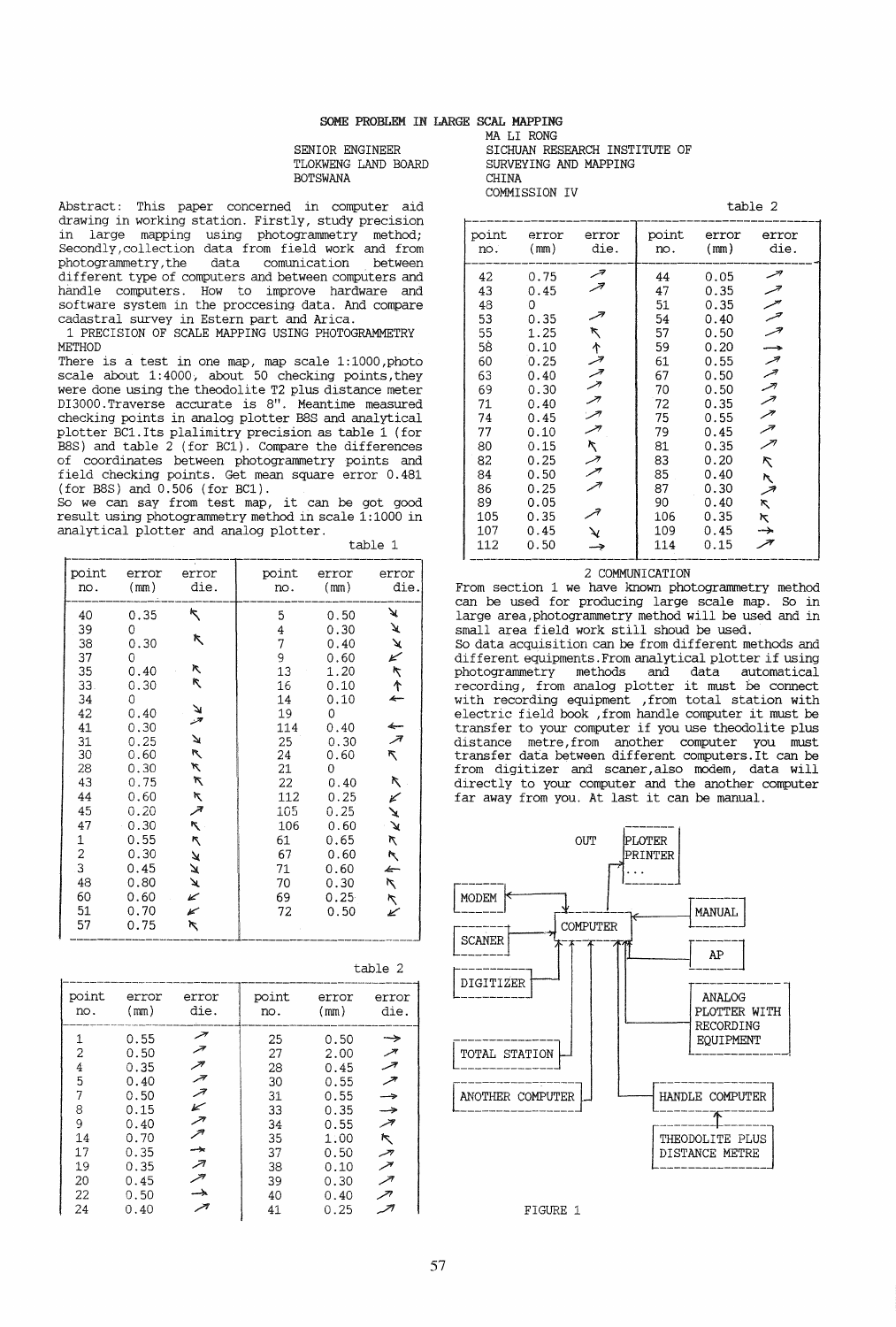IF using analytical plotter for drawing the data will be automatical collected. If using Analog plotter recording equlpment is needed. For field work the equipments can be use as follow: a theodolite and tape

b theodolite plus distance meter

c total station (integrate or seperate) must be with electric field book.

For a and b, data recording can be manual or using portable calculater or handel computer.

i communication between portable calculater and computer

For example portable calculater is PC 1500 and **COINTRACT IS IBM-PC/XT. If collection data PC1500 in** the field. Now we have to transfer data from PC1500 to IBM PC/XT. There are a standard interface RS 232.The connection scatch is as figure 2.



figure 2

In figure 2 PC1500 must be connect serial interface CE158. computer will connect to CE158 by RS 232c, they are 25 pins. where:

| TD - transfer data                 |  |  |  |  |  |
|------------------------------------|--|--|--|--|--|
| pin 3 RD - receive data            |  |  |  |  |  |
| pin 4 S - signal                   |  |  |  |  |  |
| pin 5 CTS- control transfer signal |  |  |  |  |  |
| on. transfer signal                |  |  |  |  |  |
| off, stop transfer                 |  |  |  |  |  |
| pin 6 DSR-data signal ready        |  |  |  |  |  |
| pin 7 SG -signal ground            |  |  |  |  |  |
| pin 8 CD                           |  |  |  |  |  |
| pin 20 DTR-data terminal ready     |  |  |  |  |  |
| on. ready                          |  |  |  |  |  |
| off. no ready                      |  |  |  |  |  |
|                                    |  |  |  |  |  |

For sorftware in IBM computer need put trasfer program 10 OPEN "COM1:1200,N,8,1"AS#1 20 INPUT "FILE NAME:";Fl\$

When switch on IBM PC and PC1500, before transfering, SETCOM,1200,8,N,l in PC1500 and then run transfer program.

ii communication between data terminal and computer a hardware interface

If total station is TC1000 and data terminal is GRE4. The hardware interface between computer and GRE4 is RS 232 (GIF 2). Connect scatch as figure 3.



figure 3

## b software interface

Using TRANSE program we can transfer program from computer to GRE, data from GRE to computer/also data from computer to GRE (from file).

Transfering program from computer to GRE, must set parameters on GRE.

| Set MODE 70 RUN 2400 RUN RUN |  |           |  |
|------------------------------|--|-----------|--|
| Set MODE 71 RUN              |  | 2 RUN RUN |  |
| Set MODE 72 RUN              |  | 1 RUN RUN |  |
| Set MODE 73 RUN              |  | 0 RUN RUN |  |
| Set MODE 74 RUN              |  | 2 RUN RUN |  |

When data from GRE to computer, data can be on screen, on printer, or on diskette. When data from computer to GRE (from file), you must set parameters on GRE. It's same with trasfering program. c problem

When you want to put data in disc file from data terminal. At first you must to know what kind of data format, and then open the file, read the file. After reading the file it must direct go to the survey program. If you don't know data format in survey program, you can't make software interface. For any program when it was finished, ones can't take care everything. for example, in SURVEYPLOT program there is a field-book (interface), it is for KERN R48 not for GRE. It can not for all intruments. New instruments are coming soon. It is developing. So it is always not completed. We have to develop it. Sometime it's a small thing but important. Now we have finished a sorftware interface from GRE4 to computer, connect to our program traverse program or traverse net program.

3 DEVELOPING PROGRAM IN DATA TERMINAL<br>i differences in survey in different areas

For field survey procedure. There are some differences between differnt countries. For example in traverse survey in BOTSWANA. Survey direction in each station and in some countries survey the angers<br>between two directions. For the first you can measure any known points in every station. For the secondly it can't, you can't use these known condition for ajustment, because of limited program. There are many specifications of survey in some countries, the others not. such as survey in BOTSWANA

quite few limited conditions in survey. It's very facility for surveyor.But when you find out problems at last, you must repeat survey from beginning. If using checking conditions for observations in the procedures with data terminal. We must make some<br>programs for data terminal. Such as traverse<br>, leverling ... different specifications for different survey.<br>For traverse, must check:

a limited differents of 2C in each direction

b two times readings<br>c direction differents in a few rounds<br>d two times observations of distance

e torerences of 2C (horizontal collimation error) and i(vertical index error)

When we use observation programs, if torerences is overceeded,the program will show you the valus and instruction ask you repeate or continue or stop. The procedure calculation is automatic finished. surveyor

only follow program what he must do.<br>Observation programs are very important Observation programs are very important for surveying. If each procedure is OK! we never repeat survey. Otherwise sometimes we have to repeate, because the accurate is not good at last.

Now it is going to computer world. When you get a hardware you should do something for completed system. Everything is developing.

## ii cadastral survey in BOTSWANA.

BOTSWANA is adeveloping country. There is a DEPARTMENT OF SURVEY AND LANDS and 12 land boards. Before last year there are not any surveyor in the land boards. Cadastral survey only for DEPARTMENT SURVEY AND LANDS and some private survey companies. There are technicians in the land board.